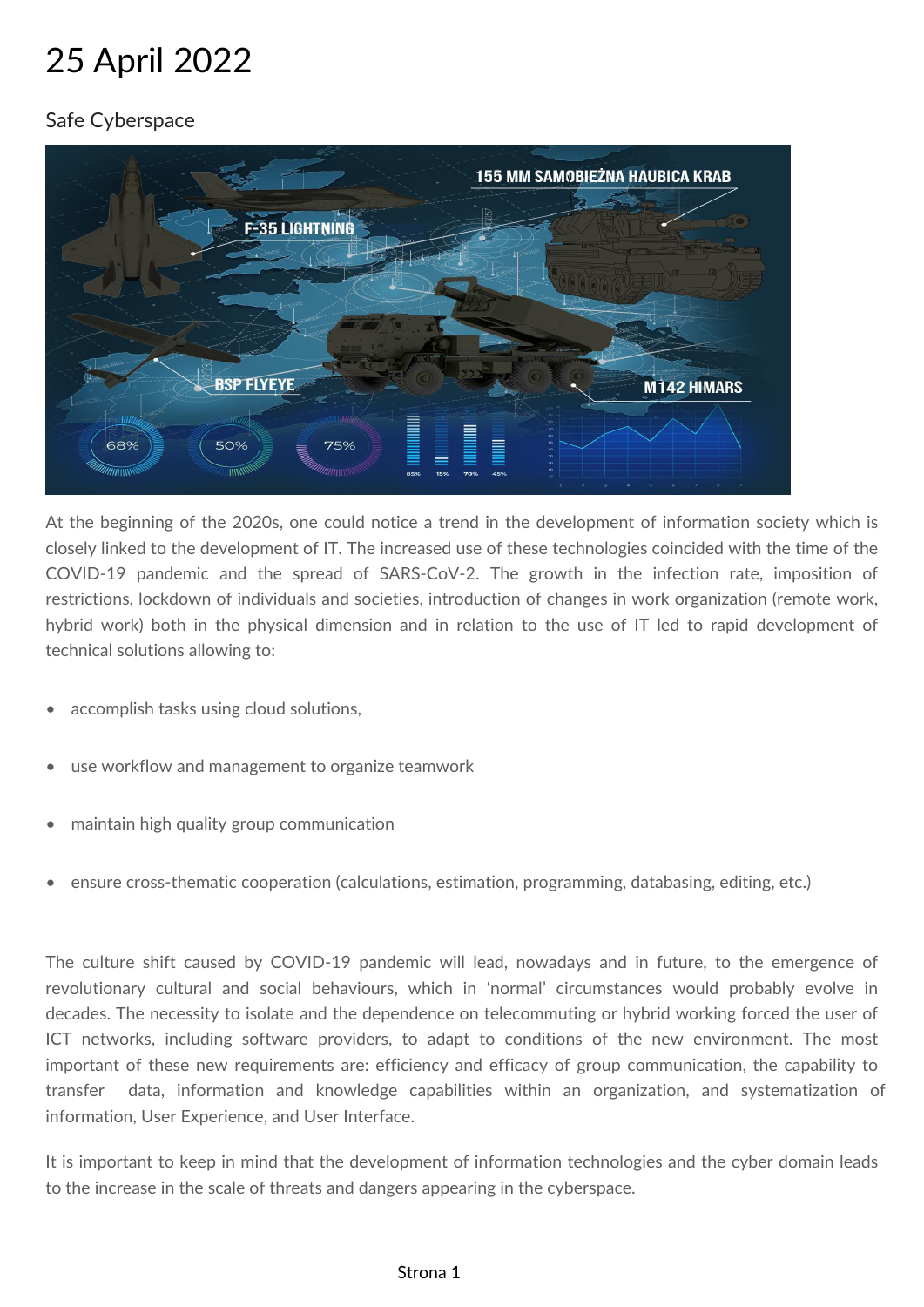In the context of company management and the functioning of information society, it may be concluded that information technologies, and particularly telecommuting and operating in cyberspace, are becoming indicators of innovation, modernity and organisational efficiency. What is more, it is more and more difficult to point to an organization or an area of social life which is not heavily dependent on the use of IT.

The figures below present the demand for the daily use of the Internet and demand for goods and services. Eurostat data show a high level of Internet use in daily life across the whole of Europe.



Bearing in mind the indicators shown above, it seems more and more important to build social awareness of cybersecurity, not only among IT specialists, but also among all Internet users.

Also, military technology and equipment is heavily influenced by the development of IT. Advanced technical solutions are employed in military equipment, e.g. 155mm Crab SPH, BSP FlyEye system, F-35 Lightning multirole combat aircraft. Command posts in command systems are also a special point where information technologies are used, which make them potentially vulnerable to threats. Moreover, besides standard ICT equipment, many systems for aiding information and command processes occurring at various echelons of the Polish Armed Forces. A variety of IT solutions are used in the military at all echelons, starting at the level of a section and finishing at General and Operational Commands.

Cyber Security Training Centre of Excellence (CST CoE) is addressing both societal and military cybersecurity needs. Accomplishing its mission, the centre develops competences of professionals working for the Ministry of National Defence and for the entities of the National Cyber Security System (cf. the Act on the National Cybersecurity System of 5<sup>th</sup> July, 2018), such as operators of essential services and digital service providers.

In this era of evolving and increasingly widespread information technology – cybersecurity education and knowledge is becoming absolutely essential.